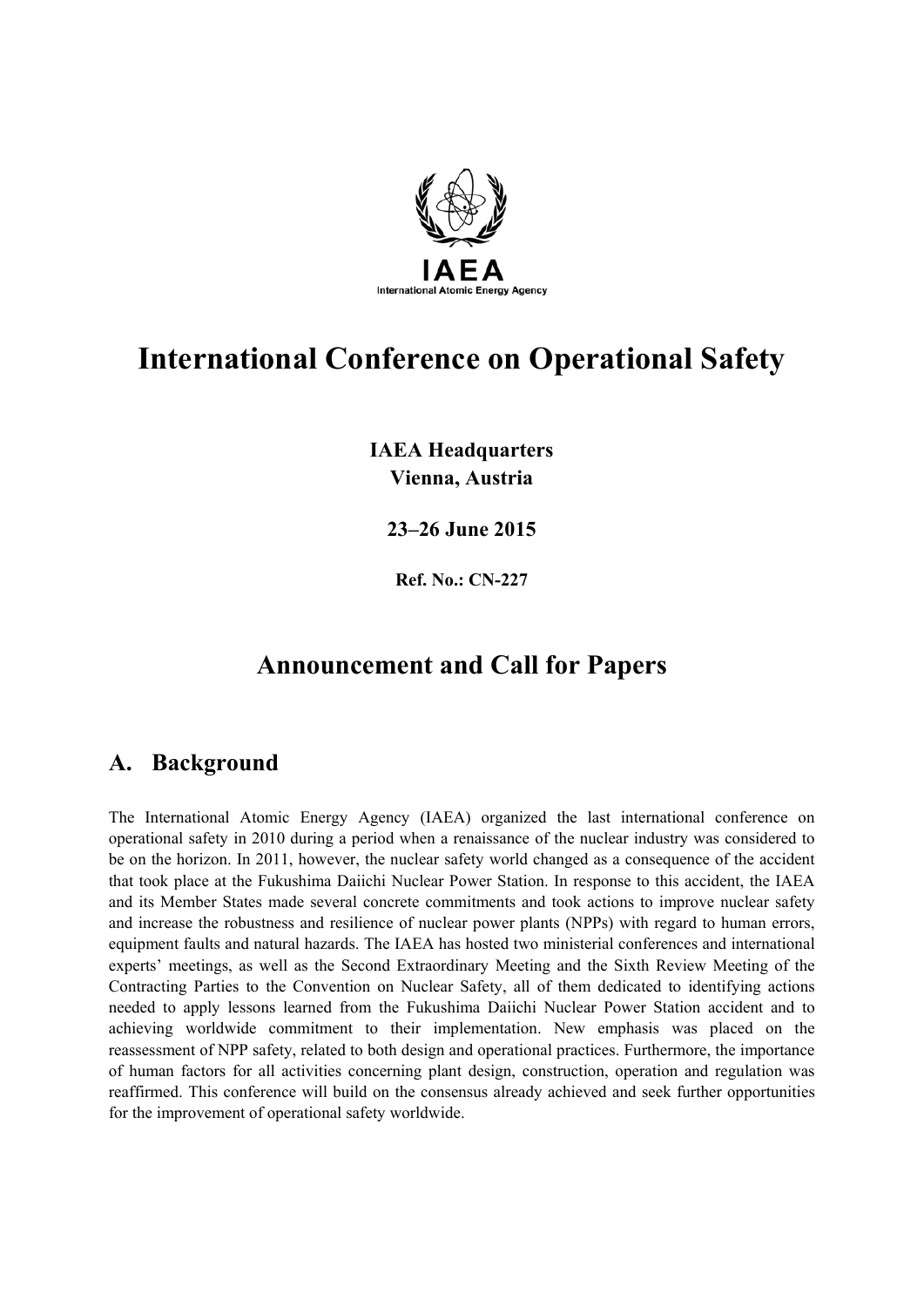Currently, there are over 400 NPP units in operation worldwide and around 150 units are in various stages of decommissioning. Some 50 units have been shut down following the Fukushima Daiichi Nuclear Power Station accident and consideration is being given to whether they will restart their operation or will enter the decommissioning stage. Around 70 units are under construction and several countries have announced their intention to embark on new nuclear power programmes or expand existing programmes.

This diverse situation poses a number of safety challenges to the nuclear industry and, in particular, to utilities that are planning, constructing, commissioning, operating or decommissioning NPPs.

#### **IAEA Safety Standards and OSART Missions**

The IAEA safety standards and Operational Safety Review Team (OSART) missions are continuously being enhanced to reflect the state of the art in operational safety and support the implementation of the best operational practices worldwide. The importance of peer reviews, such as those conducted under the OSART programme and by the World Association of Nuclear Operators (WANO), was further underlined during the Sixth Review Meeting of the Contracting Parties to the Convention on Nuclear Safety. In particular, emphasis was made on OSART follow-up missions as a powerful tool to review the progress achieved in the implementation of the safety improvement action plan at every NPP that has hosted a review mission. Although most IAEA Member States with nuclear power facilities have made extensive use of the available peer review services and more than 180 OSART missions have been undertaken since 1983, a further challenge remains to engage all countries to commit and participate in such international peer reviews on a regular basis.

#### **Corporate Management of Safety**

In the past decades, the nuclear industry has experienced significant reorganization in meeting the challenges of further market globalization and deregulation. While the need for top management commitment to safety is well recognized, further challenges exist in putting this commitment into practice. Some Member States have recently reported on a number of initiatives such as the establishment of safety oversight within licensees, periodic internal and external safety culture assessment, establishment of a human resources policy identifying key competences that have to be kept internalized to ensure control of all safety related activities, development of a communication strategy to support internal and external communication needed to ensure transparency of the decision making, etc. The IAEA and WANO are performing corporate peer reviews and, together with the IAEA Member States, will look for further opportunities to improve corporate commitments and support for safety improvements.

#### **Impact of Fukushima Backfitting on Operational Safety**

In the aftermath of the Fukushima Daiichi Nuclear Power Station accident, self-assessments have been completed at many NPPs and areas for further safety improvements identified. The experience gained from the implementation of plant safety improvements has been shared internationally. Although many commonalities exist, differences were observed in the objectives, priorities and implementation of schedules for safety improvements. A number of challenges related to operational safety emerged, including: (i) how to minimize gaps between Member States' safety improvements; (ii) how to ensure an adequate prioritization and management of the implementation of safety improvements; (iii) how to ensure an adequate balance of activities connected with Fukushima-related upgrades and other routine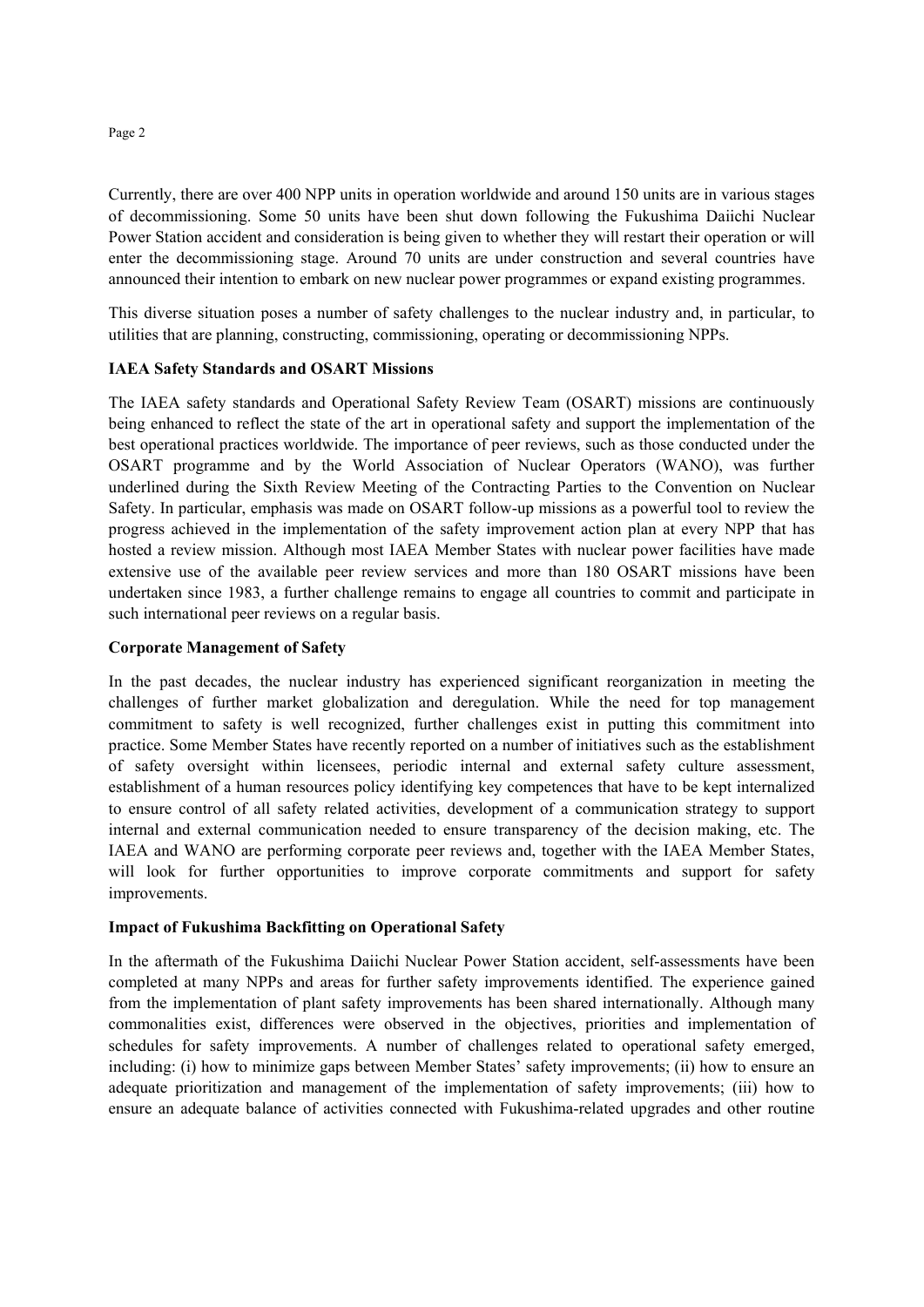Page 3

operational tasks; (iv) how to improve operators' safety culture, transparency and openness; and (v) how to engage all utilities to commit to and strengthen international cooperation?

#### **Leadership and Safety Culture**

Safety culture and organizational factors were identified as relevant issues to be addressed in the post-Fukushima reassessment by both licensees and regulatory bodies. This is particularly important given that major accidents in the nuclear and other high hazard industries most frequently derive from organizational and human factors. Significant efforts have been undertaken recently to address the interactions between individuals, technology and organizations in a systemic approach to safety. Further efforts are needed to disseminate these good practices and encourage all NPP owner/operator organizations to take similar measures or identify additional means suitable to achieve the same results.

#### **Operational Experience**

A key contributor to enhancing nuclear safety is the ability to learn from experience. It is a particular challenge to ensure harmonized implementation of the lessons learned from operational experience worldwide. While the IAEA and the Nuclear Energy Agency of the Organisation for Economic Co-operation and Development (OECD/NEA) operate an effective system for collecting operational experience — namely, the International Reporting System for Operating Experience (IRS) — further efforts are needed to develop an effective means to review the implementation rate of the lessons learned. During the Sixth Review Meeting of the Contracting Parties to the Convention on Nuclear Safety, it was noted that recent NPP experience had highlighted significant problems with regard to the quality and supply of relevant materials and external services, including problems associated with counterfeit, fraudulent and substandard items. Recognizing the importance of human and organizational factors, the Contracting Parties also requested the IAEA to promote the use of existing databases such as the IRS database and the WANO database on good practices as a platform for sharing operating experience related to safety culture.

#### **Long Term Operation**

Many NPPs are facing challenges regarding decisions on long term operation (LTO) or plant life extension and reaching or exceeding the original design lifetime. Typically, the decisions are taken within a licence renewal process or as a result of a periodic safety review and should consider all aspects of ageing and obsolescence as well as new knowledge and research and development (R&D) results. The factors to be taken into account include: physical ageing of structures, systems and components; technological obsolescence of equipment; the ability to comply with the most recent safety standards and safety regulations; and knowledge management and organizational issues related to ageing. The IAEA has been continuously updating the relevant safety standards and guidance and review services in this area (e.g. the Safety Aspects of Long Term Operation of Nuclear Power Plants Peer Review Service [SALTO]). The experience gained and lessons learned as a result of this process should be further disseminated.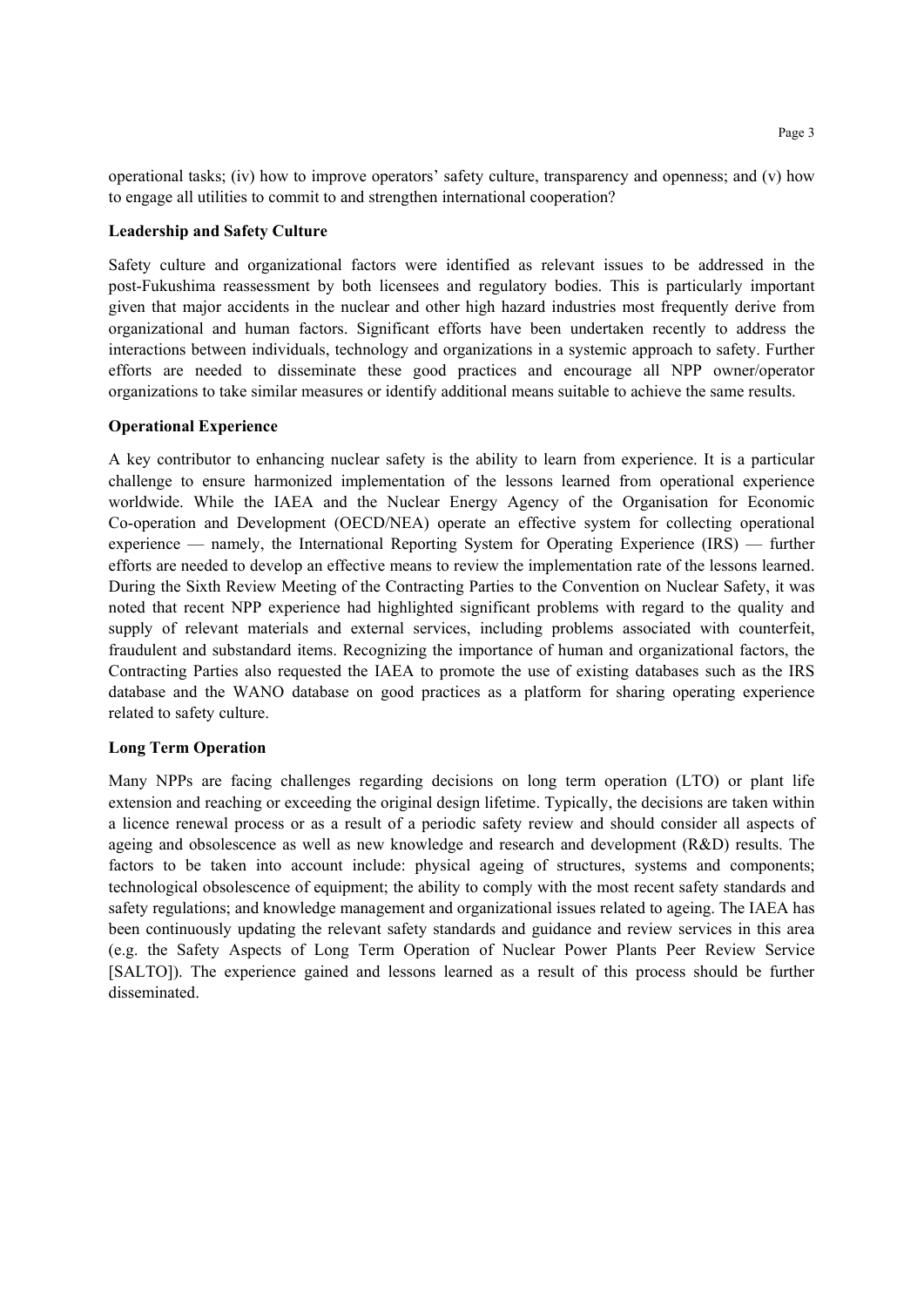# **B. Objectives**

The purpose of the conference is to review the progress of operational safety improvements being introduced in the light of the Fukushima Daiichi Nuclear Power Station accident and to foster the exchange of information on operational safety performance and operating experience at NPPs. The conference thereby seeks to achieve and consolidate international consensus on:

- The role of operational safety peer reviews as a powerful tool for confirming the commitment of NPP owner/operator organizations to safety improvements and for promoting the application of IAEA safety standards and associated best practices;
- The need for further development of the IAEA safety standards in order to continuously reflect the state of the art in operational safety;
- How to implement, in a harmonized manner, the lessons learned from the Fukushima Daiichi Nuclear Power Station accident and, in particular, those related to operational safety, and how to ensure synergy between safety and security at the operational level;
- The importance of operational experience feedback and periodic safety reviews for the enhancement of plant safety;
- Safety culture and leadership as drivers for continuous safety improvements;
- The responsibility of corporate management for safety improvements throughout the lifetime of an NPP; and
- The adequate management of LTO for NPPs, including ageing management, and additional R&D needed to define the limiting factors for plant life extension.

# **C. Format and Topics**

A preliminary programme will be made available on the conference web page (see Section M) well in advance of the conference. The final programme and the electronic Compilation of Contributed Papers will be available upon registration at the conference.

The conference will consist of an opening plenary session, six topic-specific sessions, and a closing plenary session.

To meet the conference's objectives, each topical session will have the following format:

- Presentations by invited keynote speakers;
- A set of presentations that supplement specific areas within the topical session and stimulate discussion among conference participants; and
- A set of posters that present state-of-the-art information and knowledge in the subject area.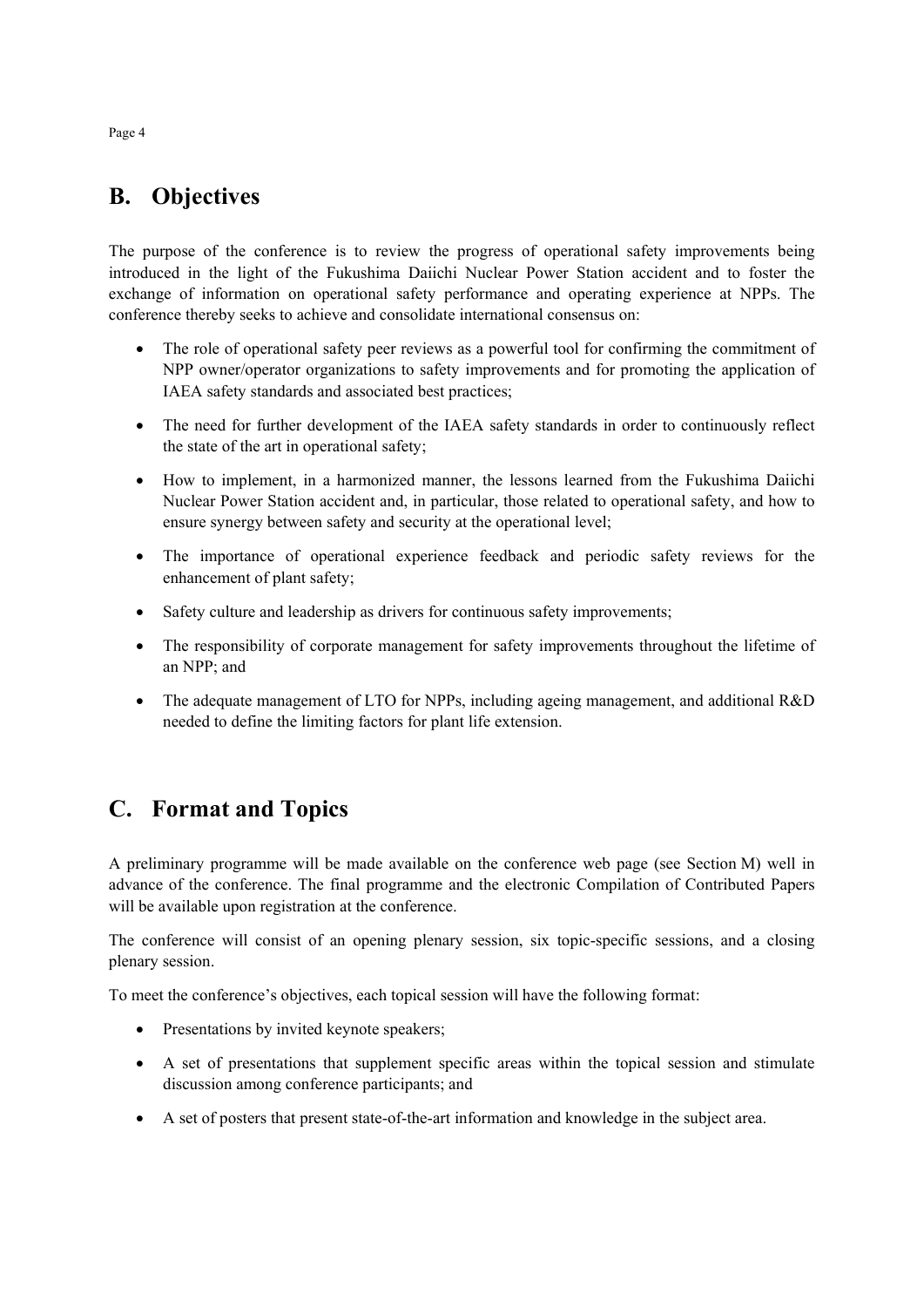## **Opening Plenary Session**

This session will include:

- A review and recap of the 2010 International Conference on Operational Safety Experience and Performance of NPPs and Fuel Cycle Facilities, and in particular of its key outcomes; and
- An overview of the NPP operational safety challenges as faced by different stakeholders industry, operators, regulatory bodies, technical support organizations, international organizations, and others.

**Session 1: International Operational Safety Peer Reviews** — How do these help to improve nuclear safety and to build transparency, trust, and confidence?

This session will cover the following topics:

- Effective and efficient evaluation of operational safety performance and commissioning of NPPs
- Scope appropriate to address recent trends and emerging issues, e.g. severe accident management, periodic safety reviews, synergy between safety and security, NPP construction, transition to decommissioning
- What needs to be changed in the IAEA safety standards that are relevant to operational safety?
- Worldwide application of IAEA safety standards relevant to operational safety How can Member States' commitment to these be encouraged?
- Effective tools in avoiding complacency Synergy and complementarity between IAEA and WANO peer reviews
- How can all NPP owner/operator organizations be engaged in the international peer review process?

**Session 2: Corporate Management of Safety** — How can we improve the effectiveness of the corporate management from commissioning to decommissioning of NPPs, including early closure of NPPs?

This session will cover the following topics:

- Opportunities for improvements at the corporate level that can enhance operational safety at the NPPs owned by a utility
- Independent nuclear oversight What are the benefits?
- Corporate support to provide human resources and to motivate staff in case of early closure of NPPs
- Effective communication at the corporate level Can such communication help to improve the transparency of decision making?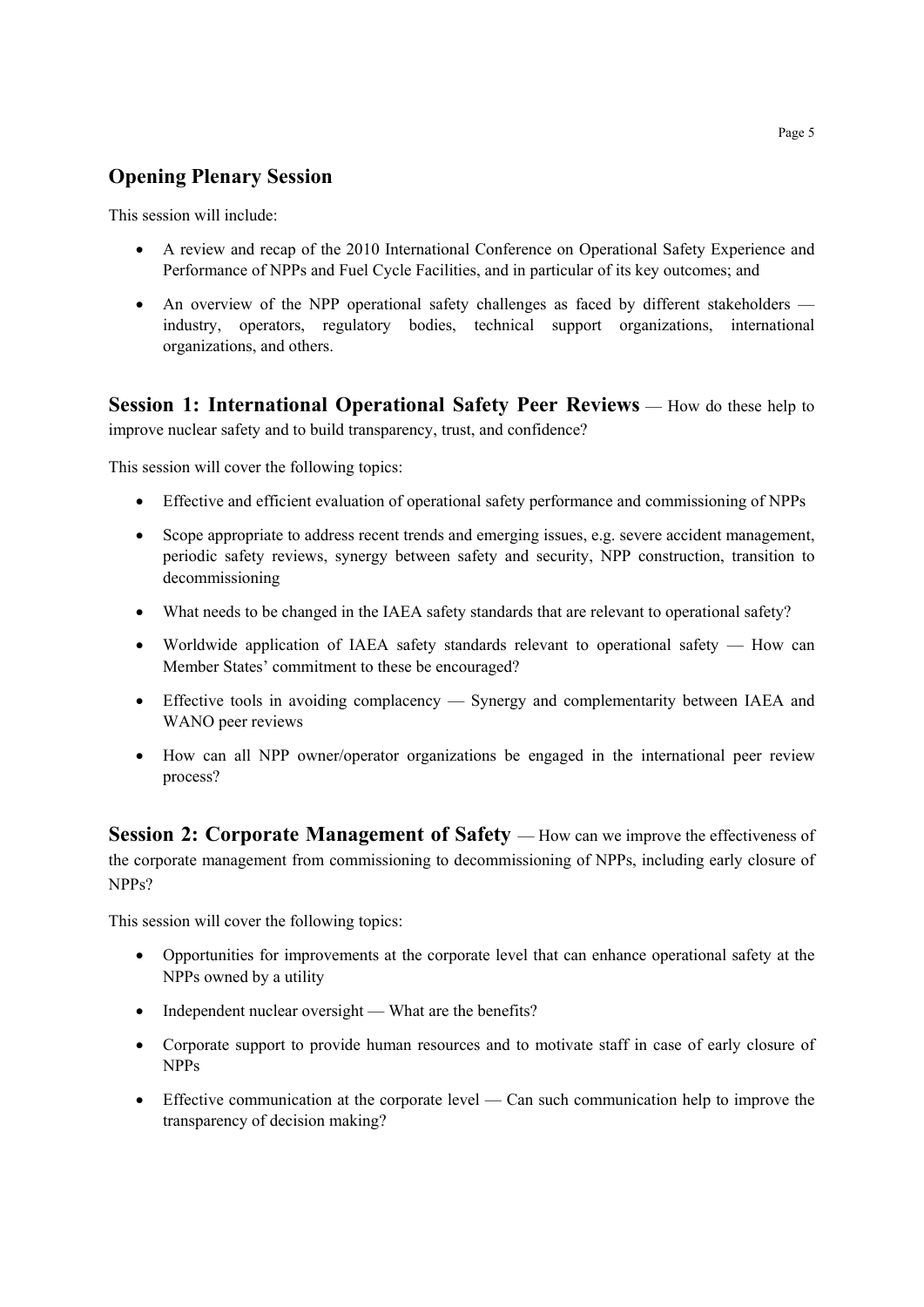How can the international corporate peer reviews help to harmonize and promote best practices?

**Session 3: Post-Fukushima Operational Safety Improvements** — What is the impact of the implemented safety upgrades on operational safety?

This session will cover the following topics:

- What could the international nuclear community have done differently prior to the accident that could have helped to avoid it?
- Challenges in the implementation of post-Fukushima upgrades at NPPs How to minimize the gaps between the implementation of safety improvements by Member States?
- Severe accident management programmes Evolution from concept to implementation
- Operators' views on the outcomes of the Sixth Review Meeting of the Contracting Parties to the Convention on Nuclear Safety

**Session 4: Operating Experience** — How can we improve the effectiveness of operational experience feedback?

This session will cover the following topics:

- Good practices in conducting effective screening of internal and external events
- Approaches for prioritizing and implementing, in a timely manner, the lessons learned from internal and external operating experience
- Conduct of effectiveness review of corrective actions to prevent recurrence
- How can the IRS database be enhanced to respond to Member States' requests to promote the use of the IRS as a platform for sharing operating experience related to safety culture?
- Use of operating experience by new embarking countries
- Approaches for using operating experience to promote development of a learning attitude

**Session 5: Leadership and Safety Culture** — How can we achieve a common understanding and appreciation of leadership and safety culture?

This session will cover the following topics:

- Recent achievements, developments and enhancements in leadership and safety culture
- Can we agree amongst regulators, operators and international organizations on harmonized definitions of strong safety culture attributes?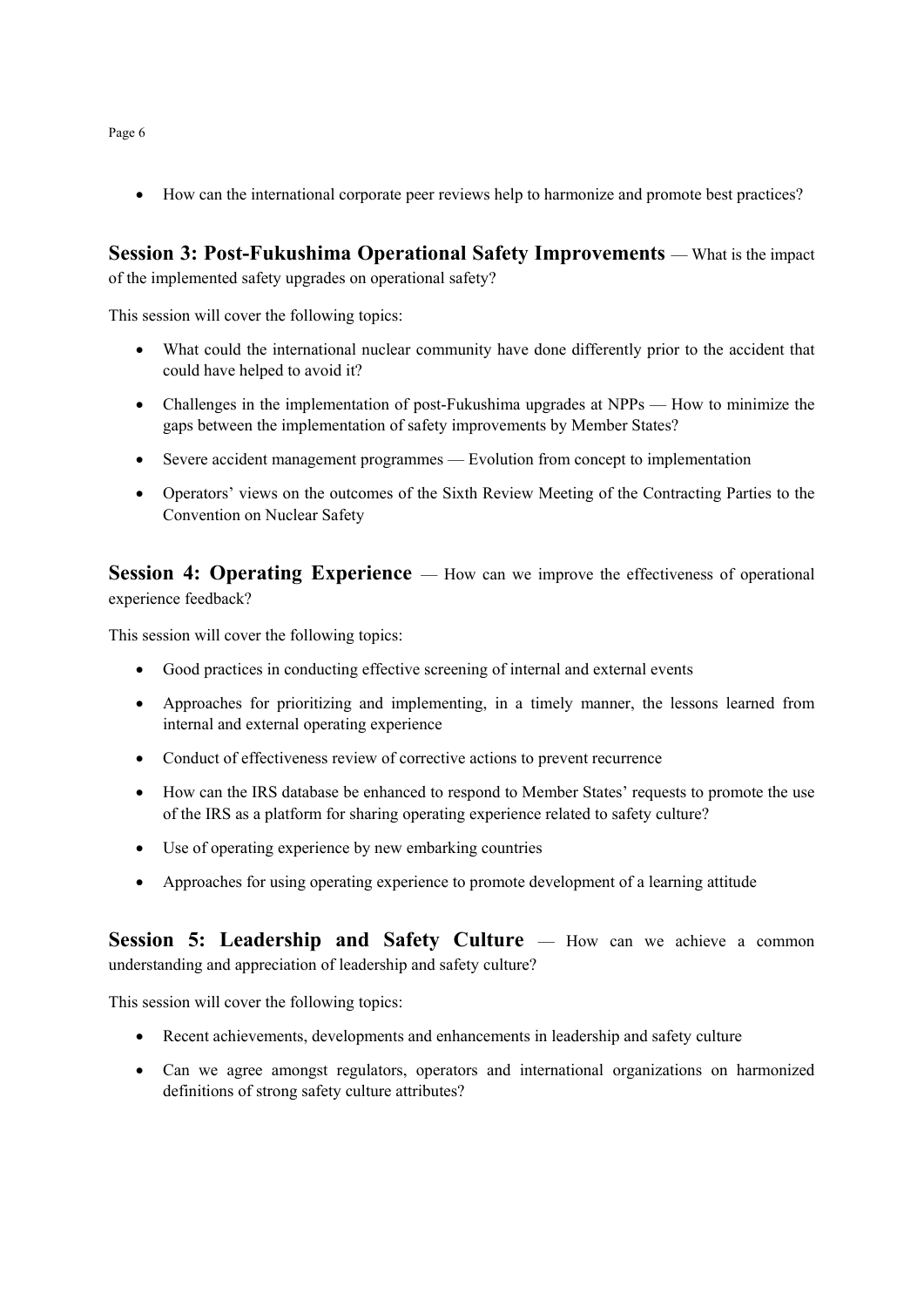- Comparison of safety culture assessment methods Is it possible/necessary to harmonize them or is diversity better?
- Components of a strong safety culture oversight programme The role of the regulator
- Addressing safety culture in an integrated manner in the OSART programme and in IAEA safety standards relevant to operational safety
- When talking about safety culture assessment, what are we looking for?

**Session 6: Long Term Operation** — What have we learned from preparation for operation beyond the original design lifetime?

This session will cover the following topics:

- Licensing requirements Ability of the NPPs to comply with the most recent safety standards and safety regulations
- Scoping and screening of structures, systems and components important to safety for LTO
- Ageing management review and improvement of ageing management programmes
- Revalidation of time-limited ageing analyses
- Use of periodic safety review to manage conceptual obsolescence
- Technological obsolescence management
- IAEA safety standards and the SALTO peer review service and its results
- Is NPP life beyond the 60s' possible? What are the limiting factors for plant life extension?

#### **Closing Plenary Session**

The closing session will include short presentations on the outcomes of all topic-specific sessions. The Chairperson and the individual session chairs will participate in a panel discussion on key issues related to NPP operational safety to conclude the conference.

# **D. Contributed Papers and Poster Presentations**

Concise papers on issues falling within the topics outlined in Section C above may be submitted as contributions to the conference. All papers, apart from invited papers, must present original work and should not have been published elsewhere.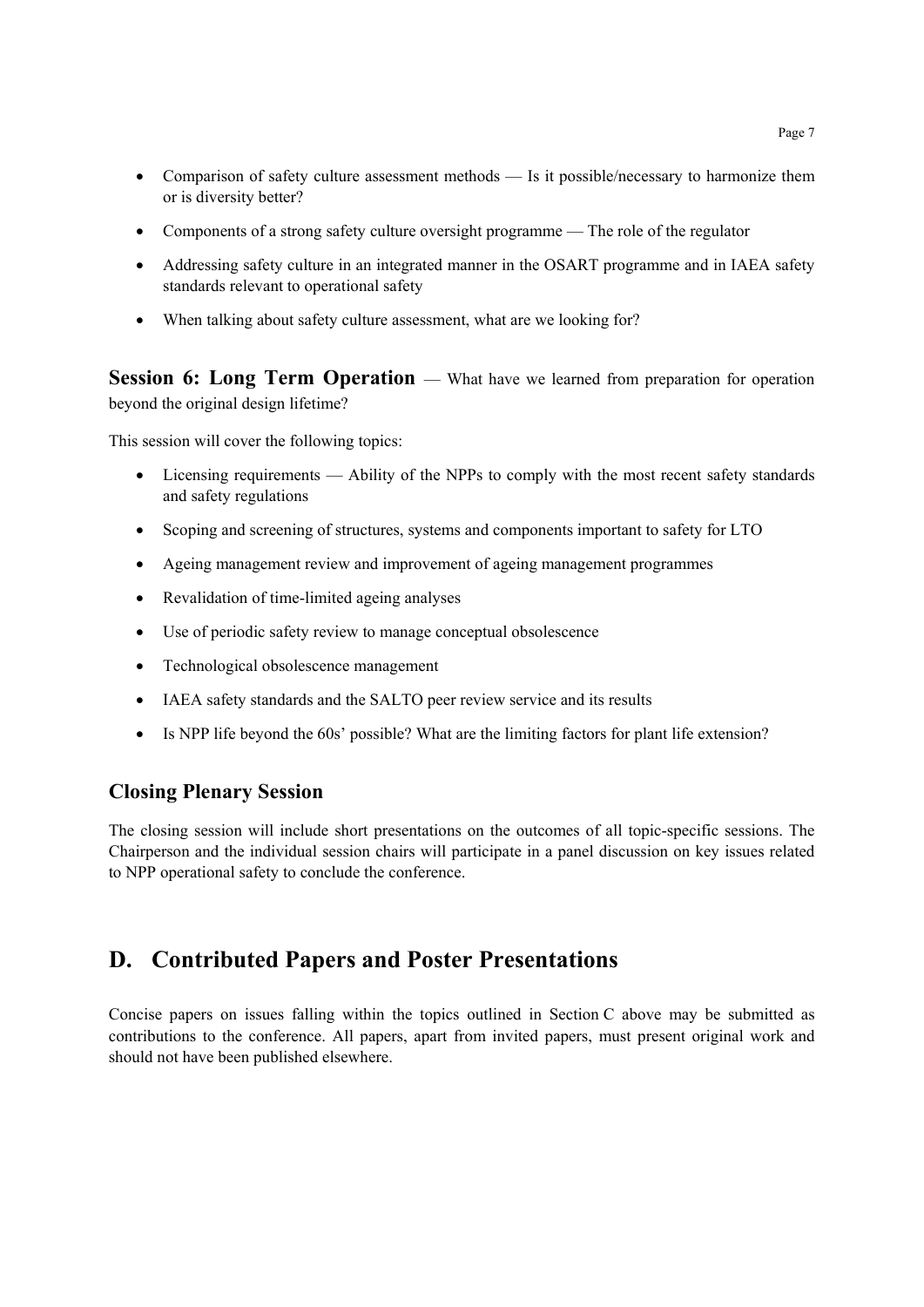## **D.1 Submission of Abstracts**

Persons who wish to present a paper at the conference — either orally or in the form of a poster — must first submit an abstract of not more than 300 words. The abstract should give enough information on the contents of the proposed paper to enable the Programme Committee to evaluate it. Authors should state to which of the topics outlined in Section C their contribution relates.

Authors are urged to make use of the sample abstract available from the conference web page (see Section M).

The abstracts should be submitted together with a completed Participation Form (Form A) and Form for Submission of a Paper (Form B) to the competent official authority (see Section E) for subsequent electronic transmission to the IAEA (Official.Mail@iaea.org), to be received by the IAEA by **15 December 2014**. In addition, the abstracts must be sent electronically to:

Operational-Safety-2015.Contact-Point@iaea.org. Introductory and general matters should not be included.

## **D.2 Acceptance of Abstracts for Oral and Poster Presentation**

The abstract will be considered only if the Participation Form (Form A) and Form for Submission of a Paper (Form B) have been received by the above-mentioned deadline and through the established official channels.

A limited number of abstracts will be selected for submission of a full paper and, consequently, for either oral or poster presentation.

Authors will be notified by **27 February 2015** as to whether their abstracts have been accepted and, if so, whether the full papers should be delivered as oral or poster presentations.

Authors will be asked to provide their full length paper (**max. 4 pages**) by **30 March 2015**. Guidelines and a template for the preparation and submission of full papers will be made available at the conference web page (see Section M).

The papers that have been accepted by the Programme Committee will be reproduced unedited in the electronic Compilation of Contributed Papers that will be distributed to all participants at the conference.

The Secretariat reserves the right to exclude papers that do not comply with its quality standards and/or that do not apply to one of the topics outlined in Section C above.

### **D.3 Proceedings**

The proceedings of the conference will be published by the IAEA and made available on its website as soon as possible after the conference.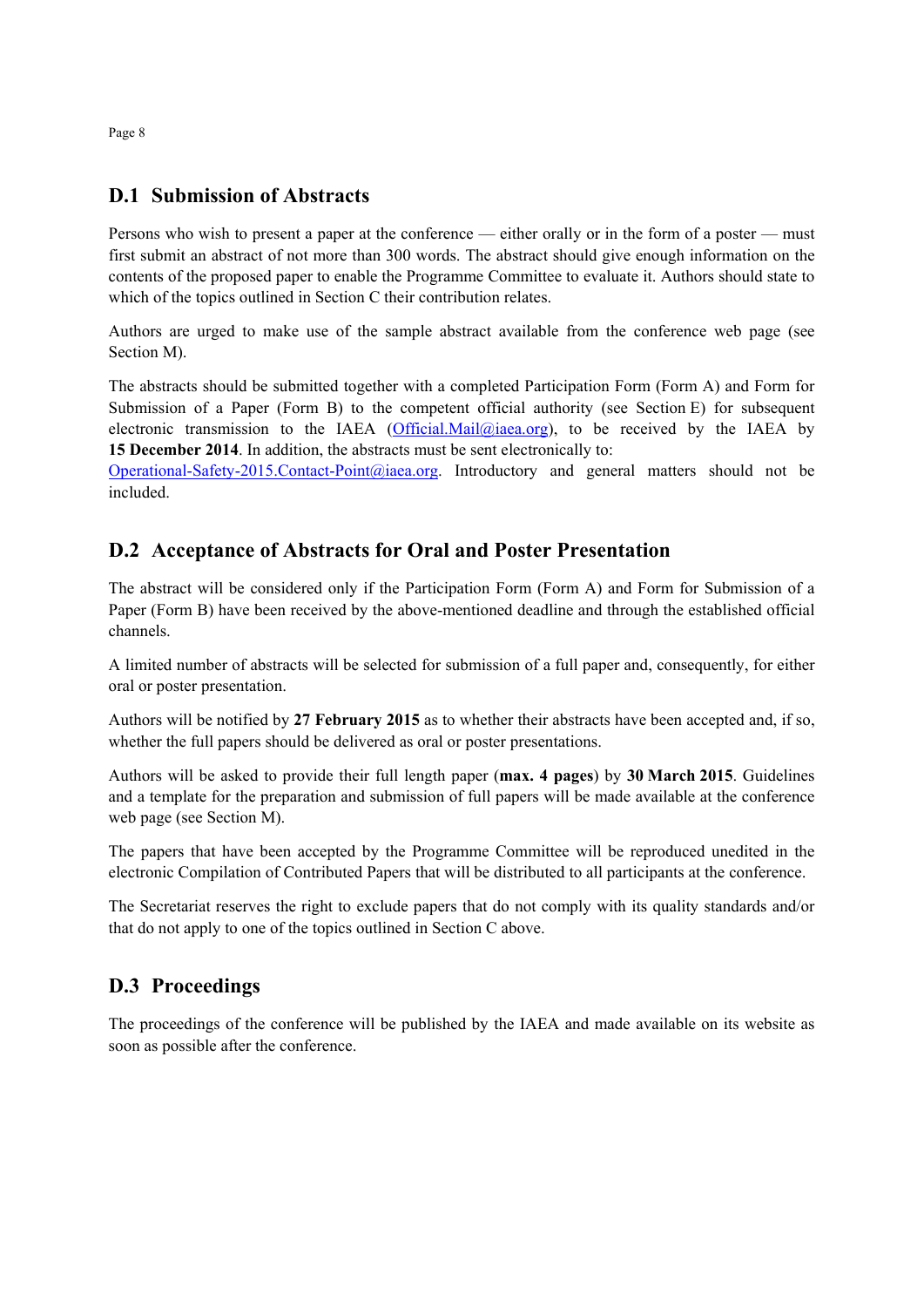## **E. Participation**

The conference is directed at a broad range of experts in the area of safe nuclear operations, including professionals from the different disciplines involved in the operational safety of NPPs. It is aimed at both licensees and governmental officials, including persons from nuclear utilities, regulatory bodies, the industry and academia as well as senior policymakers.

All persons wishing to participate in the conference are requested to **register online in advance** through the conference web page (see Section M). In addition, they are required to send a completed Participation Form (Form A) and, if applicable, the Form for Submission of a Paper (Form B) and the Grant Application Form (Form C) to their competent national authority (e.g. Ministry of Foreign Affairs or National Atomic Energy Authority), or to one of the organizations invited to participate, for subsequent electronic transmission to the IAEA (Official.Mail $@i$ iaea.org).

A participant will be accepted only if the Participation Form is transmitted through the competent national authority of a Member State of the IAEA or by an organization invited to participate.

Participants whose official designations have been received by the IAEA will receive from the IAEA further information approximately three months before the opening of the conference. This information will also be posted on the conference web page (see Section M).

# **F. Expenditures**

No registration fee is charged to participants.

The IAEA is generally not in a position to bear the travel and other costs of participants in the conference. The IAEA has, however, limited funds at its disposal to help meet the cost of attendance of certain participants. Such assistance may be offered upon specific request to normally one participant per country provided that, in the IAEA's view, the participant on whose behalf assistance is requested will make an important contribution to the conference.

If Governments wish to apply for a grant on behalf of one of their specialists, they should address specific requests to the IAEA to this effect. Governments should ensure that applications for grants are:

- 1. Submitted by **15 December 2014**;
- 2. Accompanied by a completed and signed Grant Application Form (Form C); and
- 3. Accompanied by a completed Participation Form (Form A).

Applications that do not comply with the above conditions cannot be considered.

Approved grants will be issued in the form of a lump sum payment that usually **covers only part of the cost of attendance**.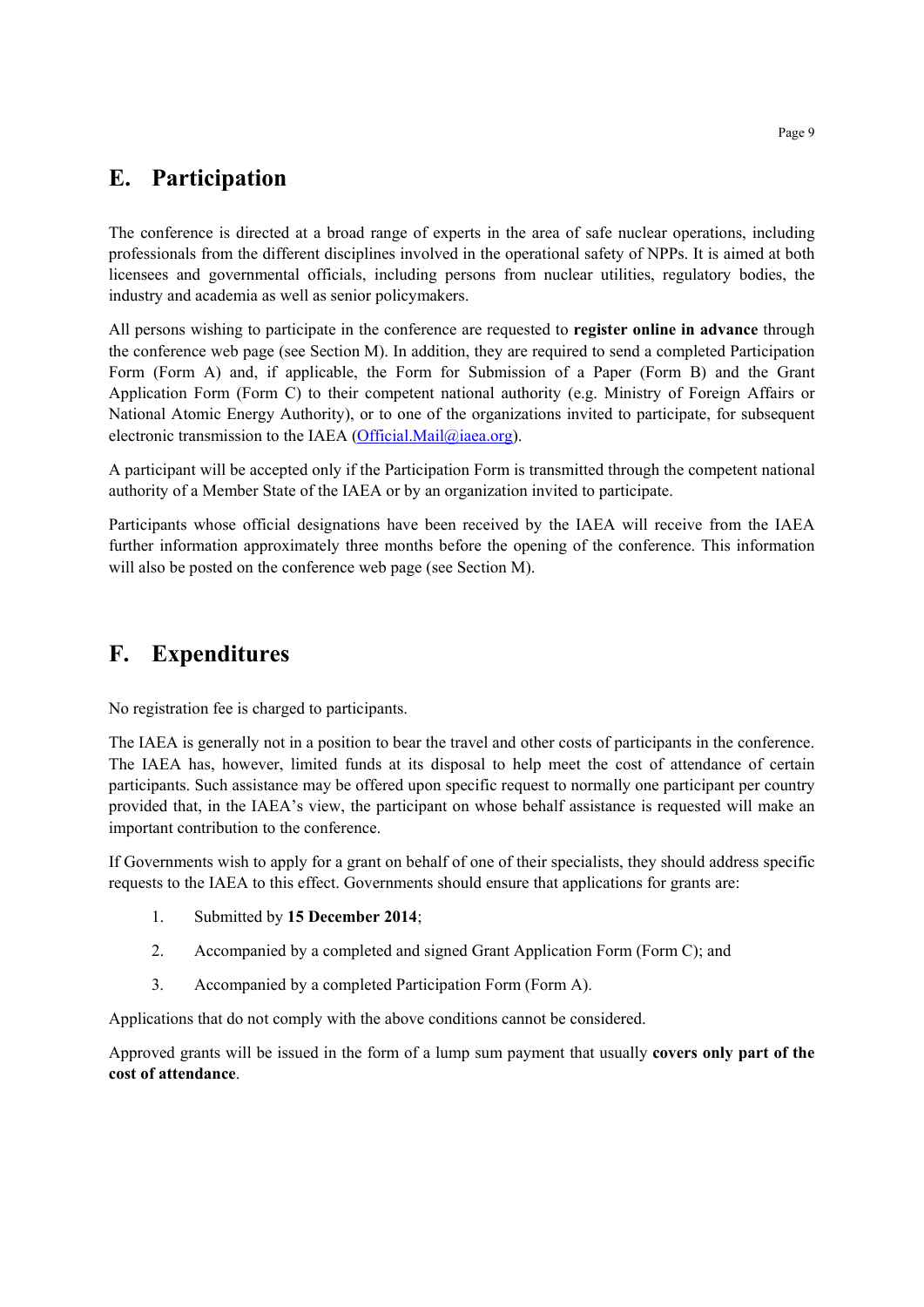Page 10

## **G. Distribution of Documents**

A preliminary programme will be posted on the IAEA conference web page as soon as possible. The final programme and the electronic Compilation of Contributed Papers will be available free of charge upon registration at the conference.

## **H. Working Language**

The working language of the conference will be English. All communications and papers must be sent to the IAEA in English.

## **I. Conference Venue and Accommodation**

The conference will be held at the IAEA's Headquarters in Vienna, Austria. Participants must make their own travel and accommodation arrangements. Hotels which are offering a reduced rate for conference participants will be listed on the conference web page. Please note that the IAEA is not in a position to assist participants with hotel bookings, nor can the IAEA assume responsibility for paying cancellation fees or for re-booking and no shows.

### **J. Visas**

Designated participants who require a visa to enter Austria should submit the necessary application to the nearest diplomatic or consular representative of Austria at least four weeks before they travel to Austria. Since Austria is a Schengen State, persons requiring a visa will have to apply for a Schengen visa. In States where Austria has no diplomatic mission, visas can be obtained from the consular authority of a Schengen Partner State representing Austria in the country in question.

## **K. Key Deadlines**

| Submission of Form for Submission of a Paper (Form B) and abstract: | 15 December 2014     |
|---------------------------------------------------------------------|----------------------|
| Submission of Grant Application Form (Form C):                      | 15 December 2014     |
| Notification of acceptance of papers:                               | 27 February 2015     |
| Submission of accepted full paper (4 pages max.):                   | <b>30 March 2015</b> |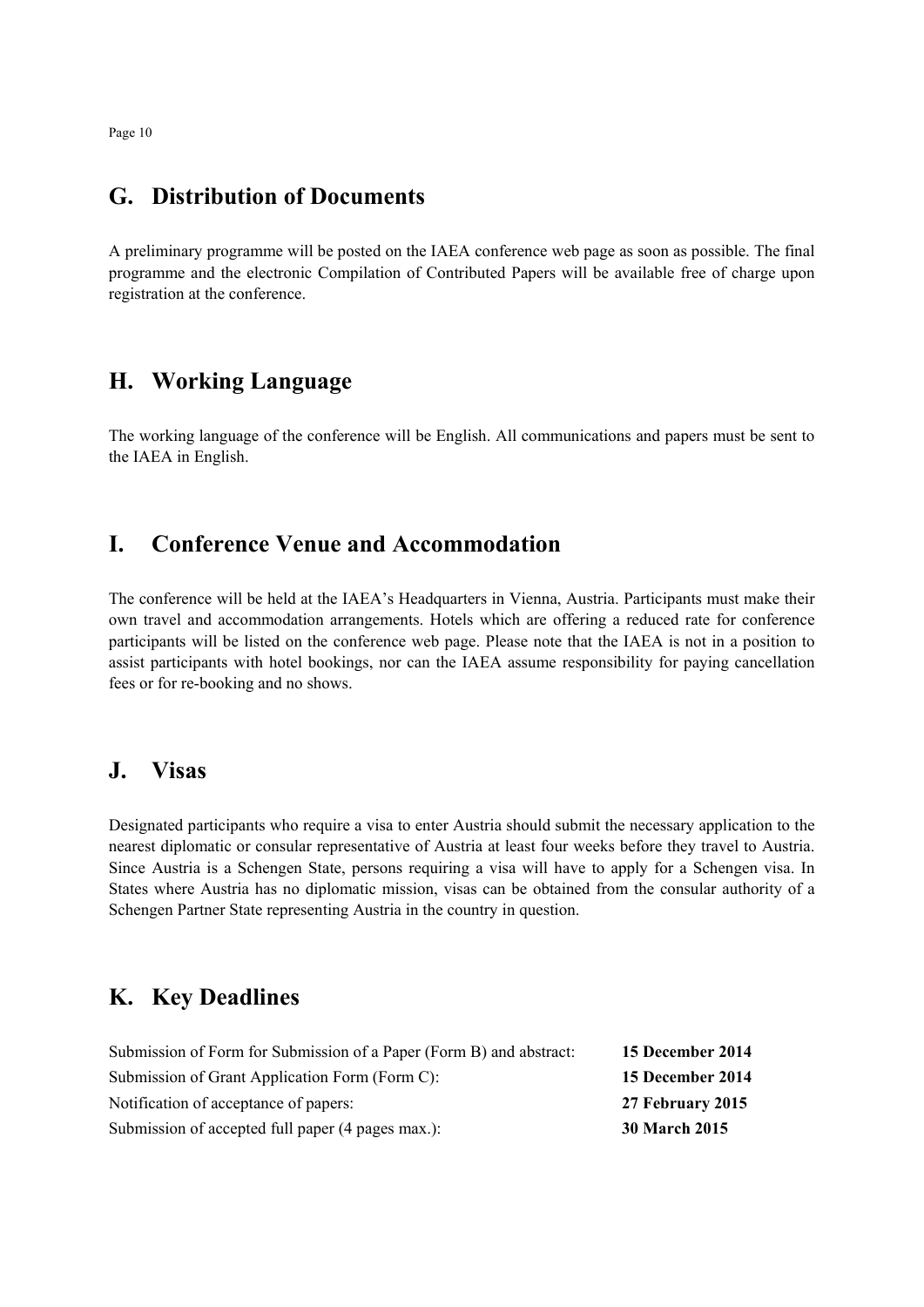## **L. Conference Secretariat**

#### **General contact details of the Conference Secretariat:**

International Atomic Energy Agency Vienna International Centre PO Box 100 1400 VIENNA AUSTRIA Tel.: +43 1 2600 Fax: +43 1 2600 2007 Email: Official.Mail@iaea.org

#### **Scientific Secretary of the conference:**

**Ms Vesselina Ranguelova**  Operational Safety Section Division of Nuclear Installation Safety Department of Nuclear Safety and Security

Tel.: +43 1 2600 26083 Fax: +43 1 26007 Email: Operational-Safety-2015.Contact-Point@iaea.org

#### **Administration and organization:**

**Ms Martina Neuhold**  Conference Services Section Division of Conference and Document Services Department of Management IAEA-CN-227

Tel.: +43 1 2600 21314 Fax: +43 1 26007 Email: M.Neuhold@iaea.org

Subsequent correspondence on scientific matters should be sent to the Scientific Secretary of the conference and correspondence on administrative matters to the IAEA Conference Services Section.